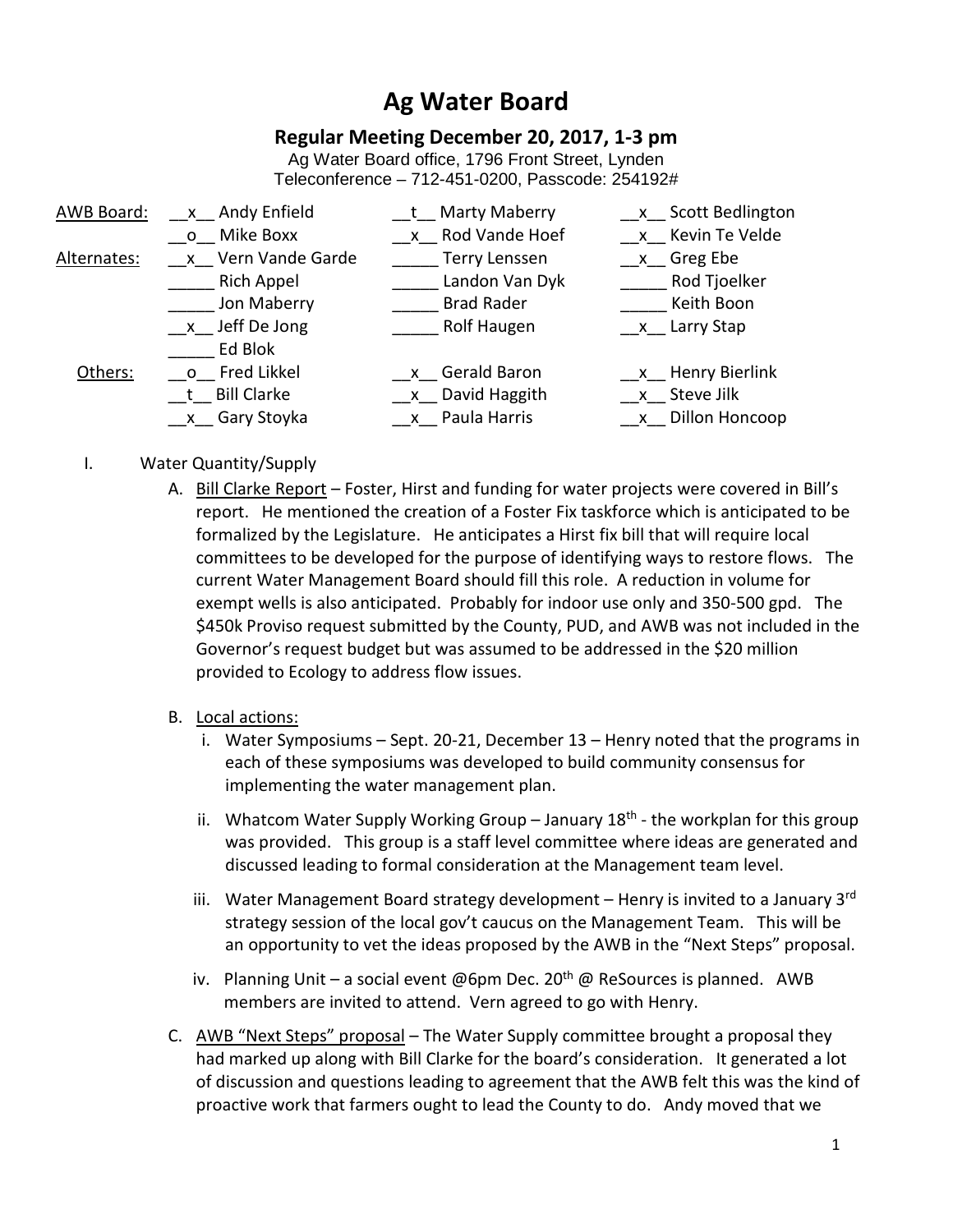adopt the draft proposal, vet it with the local gov't caucus, and discuss it at each WID meeting in January, Rod seconded, motion carried unanimously.

D. Future and shape of Water Negotiations  $-$  Bill will arrange a meeting with the 42<sup>nd</sup> Legislators for the first week of January. 40th Legislators will also be briefed.

### II. Water Quality/Drainage

- A. Monitoring update David reported that most areas are testing quite well. There are concerns over increasing numbers in Drayton Harbor but it does not seem to be sourced from farms. Sumas is also an area of concern. Two meeting organized by the Sumas WID with dairy farmers have been very helpful.
- B. DNA project update David, SLWID David noted that the EPA/Lummi DNA study was only able to identify human sources. The Scott Ditch samples have been collected and are planned to be analyzed by Exact Scientific in January.
- C. Drainage Programmatic 5 year permits being developed in all WIDs
	- i. SL request on legality of how the stream classification maps are developed Bill will check into what authority underlies the classification system.
- D. Floodplain Management Plan Paula Harris presented the 2016 Floodplain by Design application which ranked  $3<sup>rd</sup>$  in the State for priority funding but was pulled because of the objection of the 42<sup>nd</sup> Legislators. Scott ran through a list of supportive organizations which included the Bertrand WID, Lummi, PUD, County, and Drainage Districts. Paula is seeking feedback on whether to resubmit the proposal in light of the failure last year. The board heard her  $2018$  proposal which is due February  $16<sup>th</sup>$ . Consensus was to support this and to bring this issue up in our meeting with the Legislators in January. Whatcom Family Farmers was asked to consider engaging on this issue and the Proviso request as well.
- E. Report on Tribal Negotiations PBP Jeff noted there had been no communication over the past months with the uncertainty of the tribal elections and the stalemate over designated experts. He expects to try to reengage the groups shortly.
- III. Review & Approve September 13 Minutes Financial report Andy moved to approve the September 13 minutes and the financial report, Rod seconded, motion carried unanimously.

## IV. Financial/Administrative

A. Sumas WID request - reconsider how AWB apportions WID contributions. The Sumas WID requested the AWB to relook at how we apportion administrative costs. They believe that administering WIDs costs the same amount no matter the acreage number. If administrative costs were apportioned equally rather than based on acreage the Sumas WID would have a substantial increase in their project budget. But other WIDs may see their project budgets decrease because they would be paying more of the administrative expenses. The 2018 budget is already set so no change will occur in 2018. Sumas would like further consideration of this proposal as we prepare the 2019 budget.